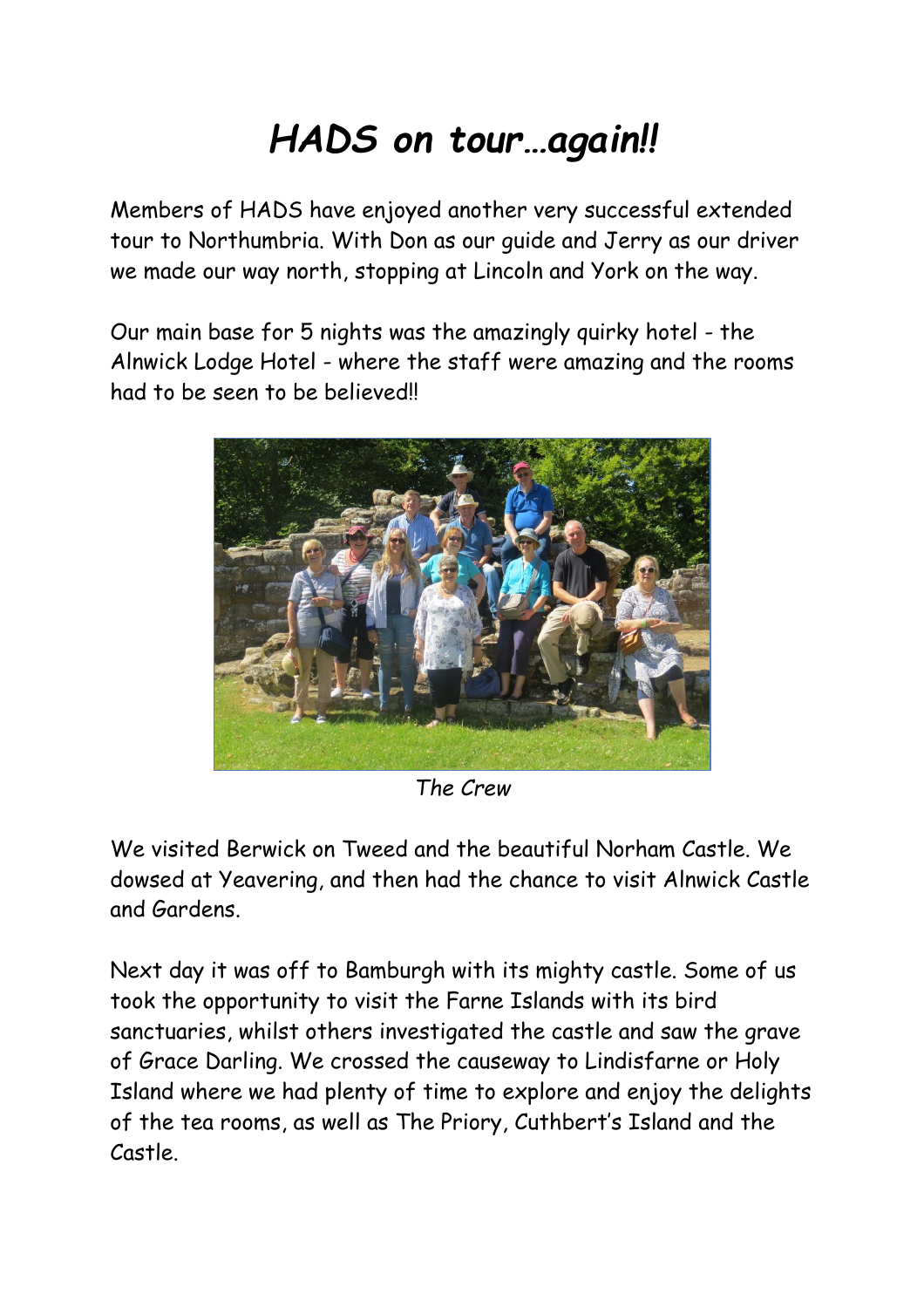All too soon we were going south again, this time visiting Durham and Newark on the way. Thanks to all who participated for being brilliant travelling companions, and special thanks to Sally for organizing the hotels, Jerry for driving all that way and giving daily driver messages, and of course Don who devised such a brilliant and varied itinerary.

Ed Cole



Don't try this at home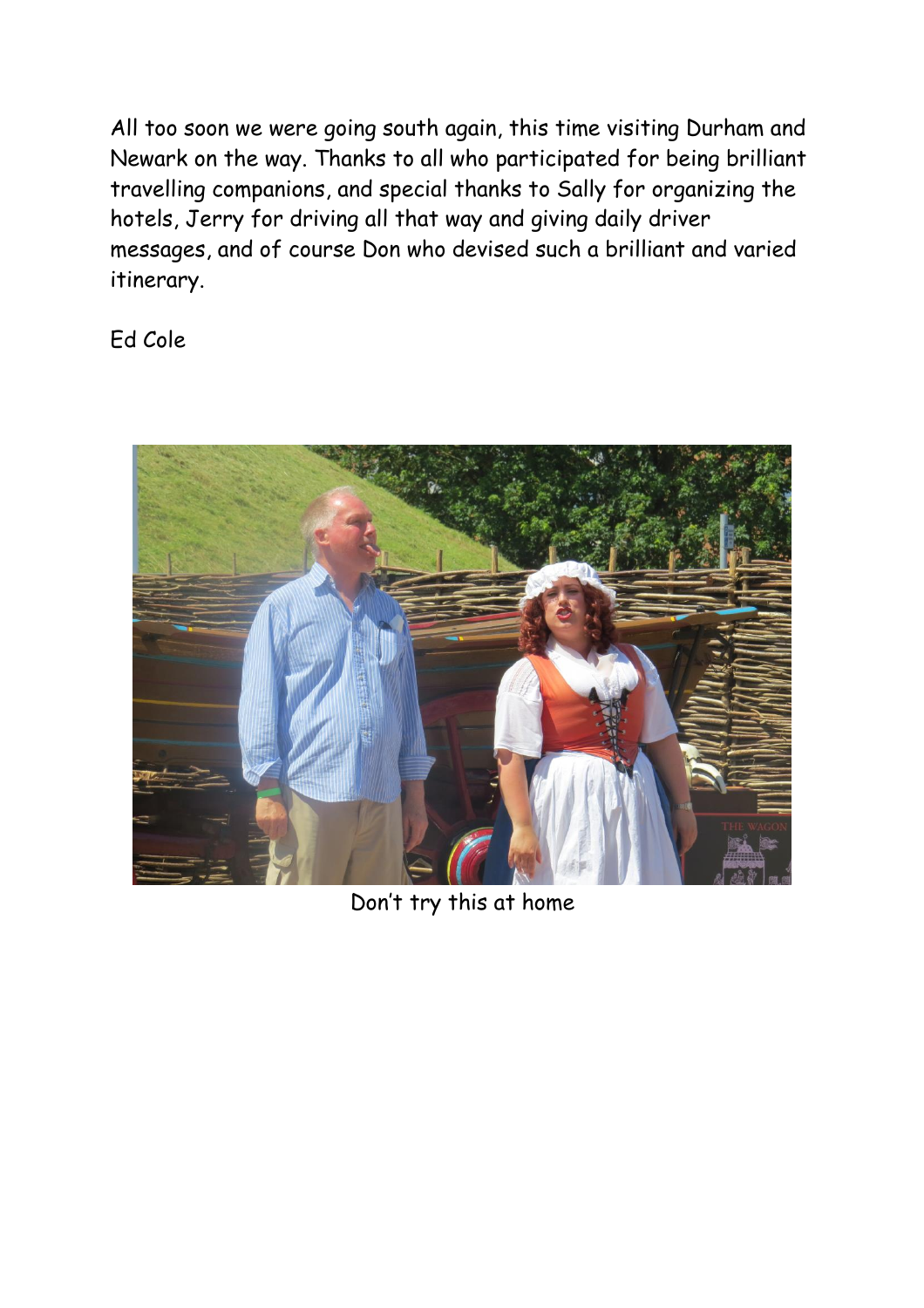

Graceful River Tweed at Alnwick



Norham Castle